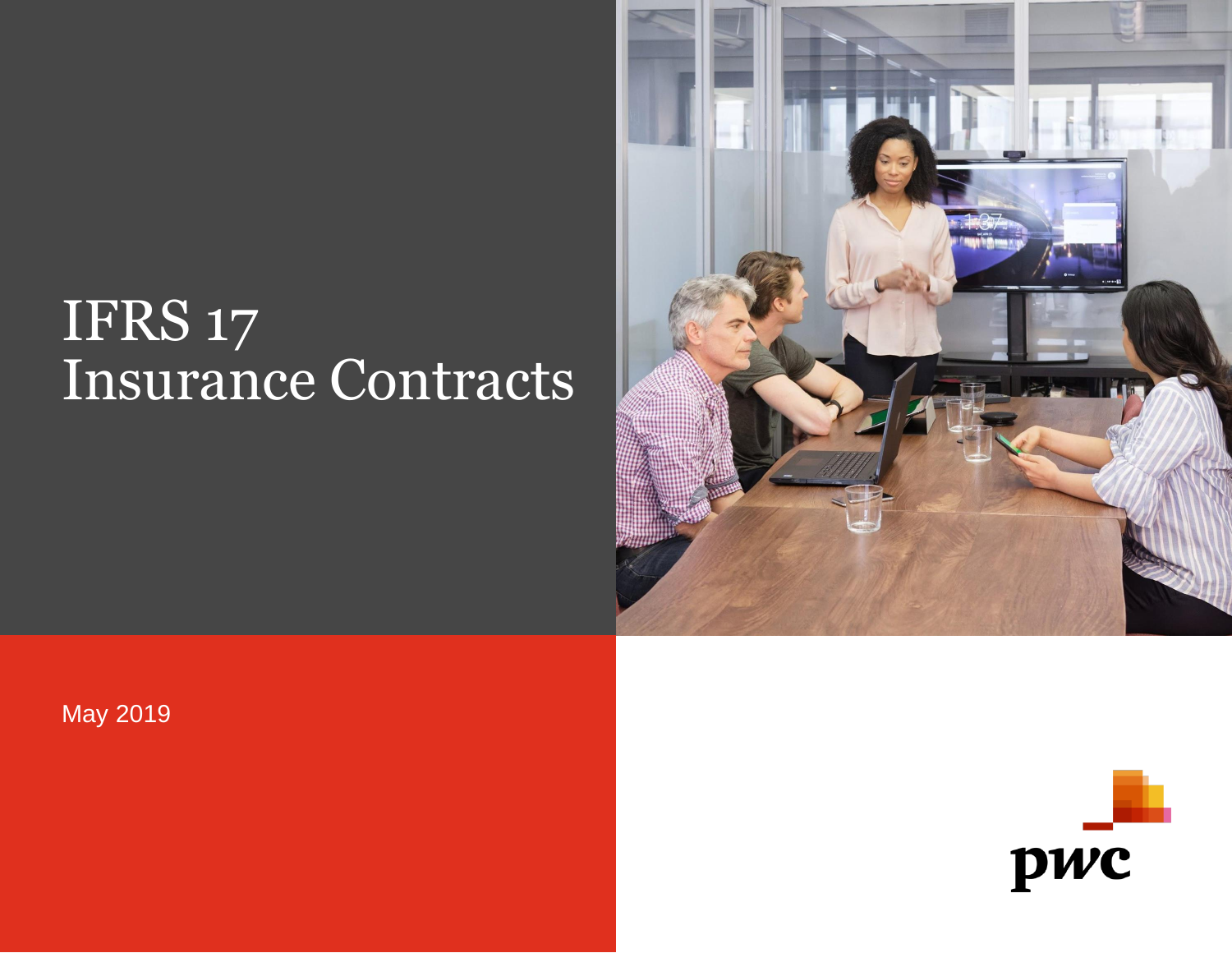## Objectives of today's session



#### **Agenda**

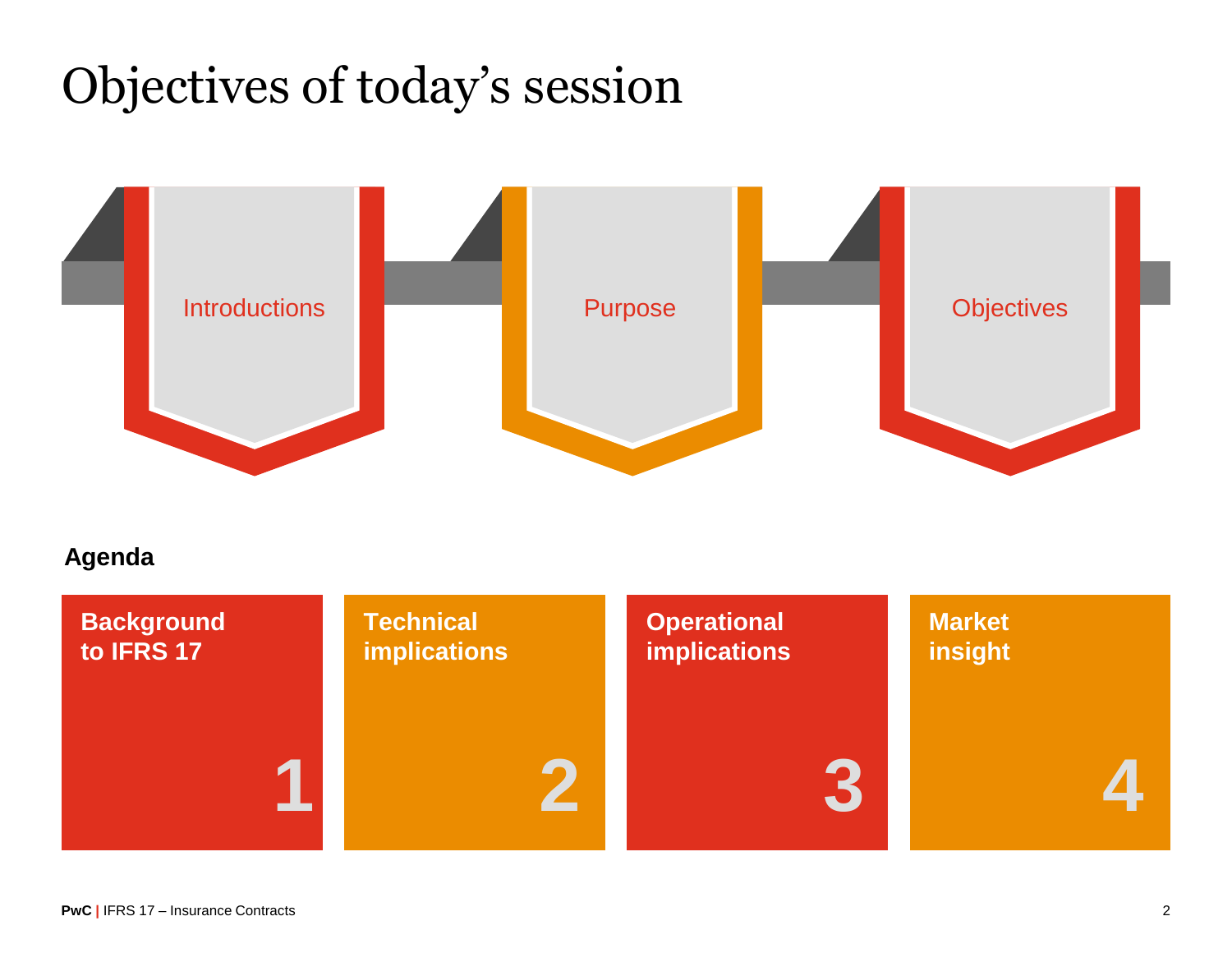# Background to IFRS 17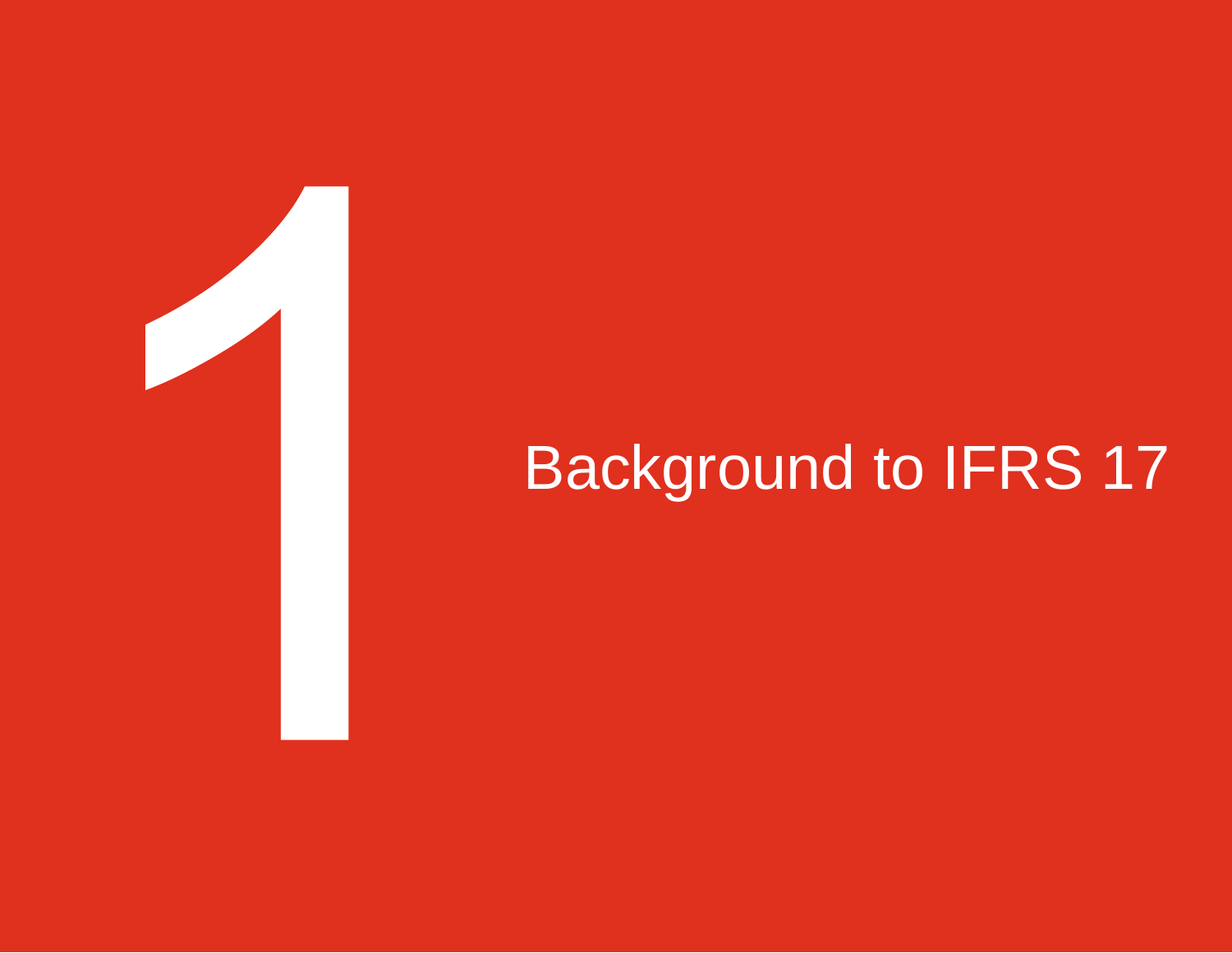### What is IFRS 17?

**1** IFRS17 is the new International Financial Reporting Standard ('IFRS') for insurance contract accounting, expected to be effective 01/01/2022. It applies to all entities that issue insurance contracts, reporting under IFRS – estimated to impact 186 countries worldwide.

On 18 May 2017, the International Accounting Standards Board ('IASB') finished its long-standing project to develop an accounting standard on insurance contracts and published IFRS17, 'Insurance Contracts'.

IFRS17 replaces IFRS4, which currently permits a wide variety of practices. IFRS17 will fundamentally change the accounting by all entities that issue insurance contracts.

IASB working with stakeholders through TRG to explore potential amendments to the standard. The exposure draft of proposed amendments to IFRS 17 is expected to be published at the end of June 2019.

For insurers, the transition to IFRS17 will have significant impact on financial statements, key performance indicators, financial reporting process and operations.

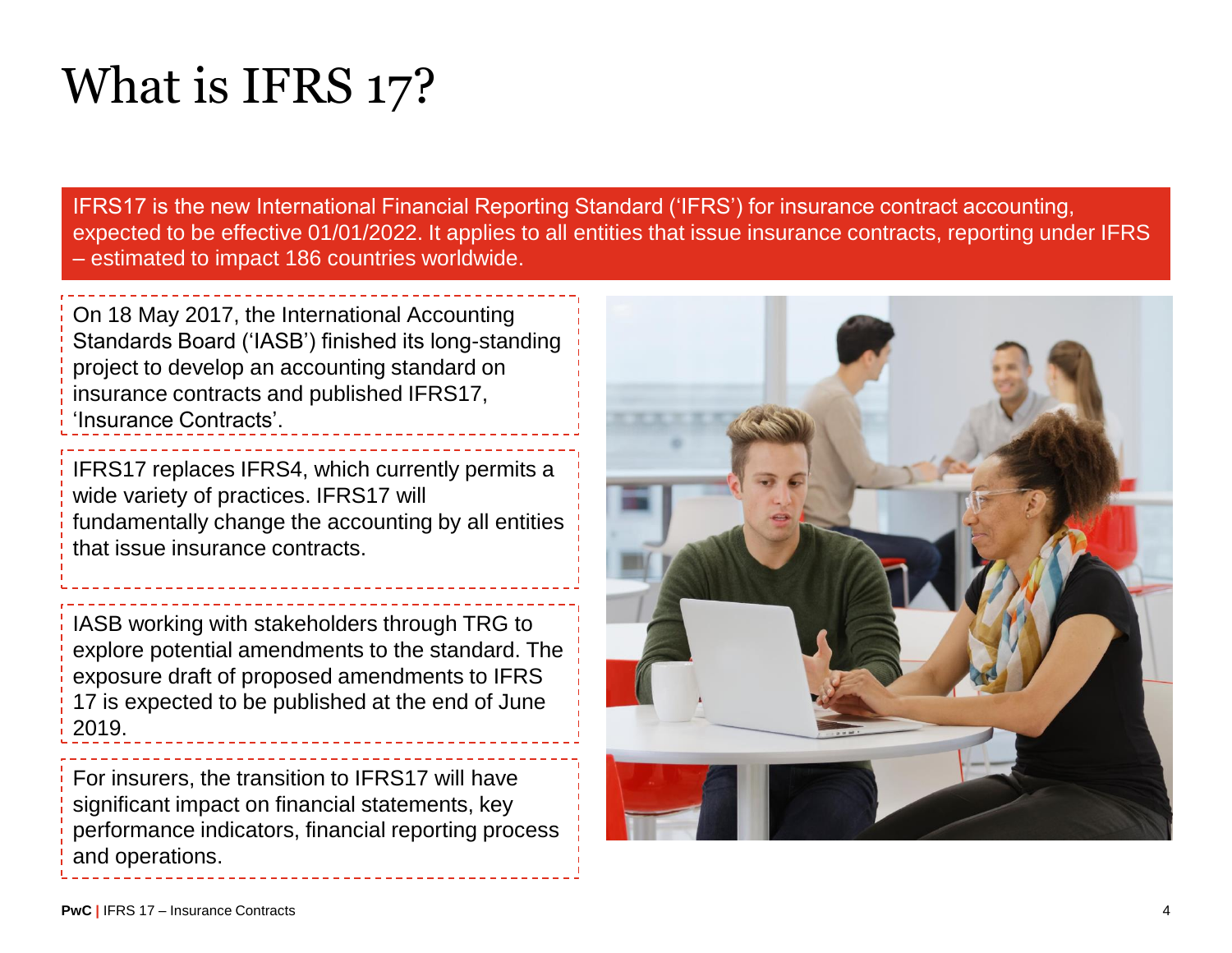### IFRS 17 timeline

**Project plan 20222017 2018 2019 2020 2021 IFRS 17** Effective date Final IFRS17 **(Insurance**  delayed to **contract**  issued in May Key dates and activities 01/01/2022. **Key dates and activities liab.)** Get organised Transition to the Design Build **Build Report Followskin What**  and educate **insurers are doing** Understand the impact and plan the project Parallel run **IFRS 9** IFRS 9 mandatory effective 2022 IFRS 9 **(Financial**  effective date<sup>1</sup> **assets)**

<sup>1</sup> Deferral of final mandatory effective date for insurers to align with IFRS 17 effective date.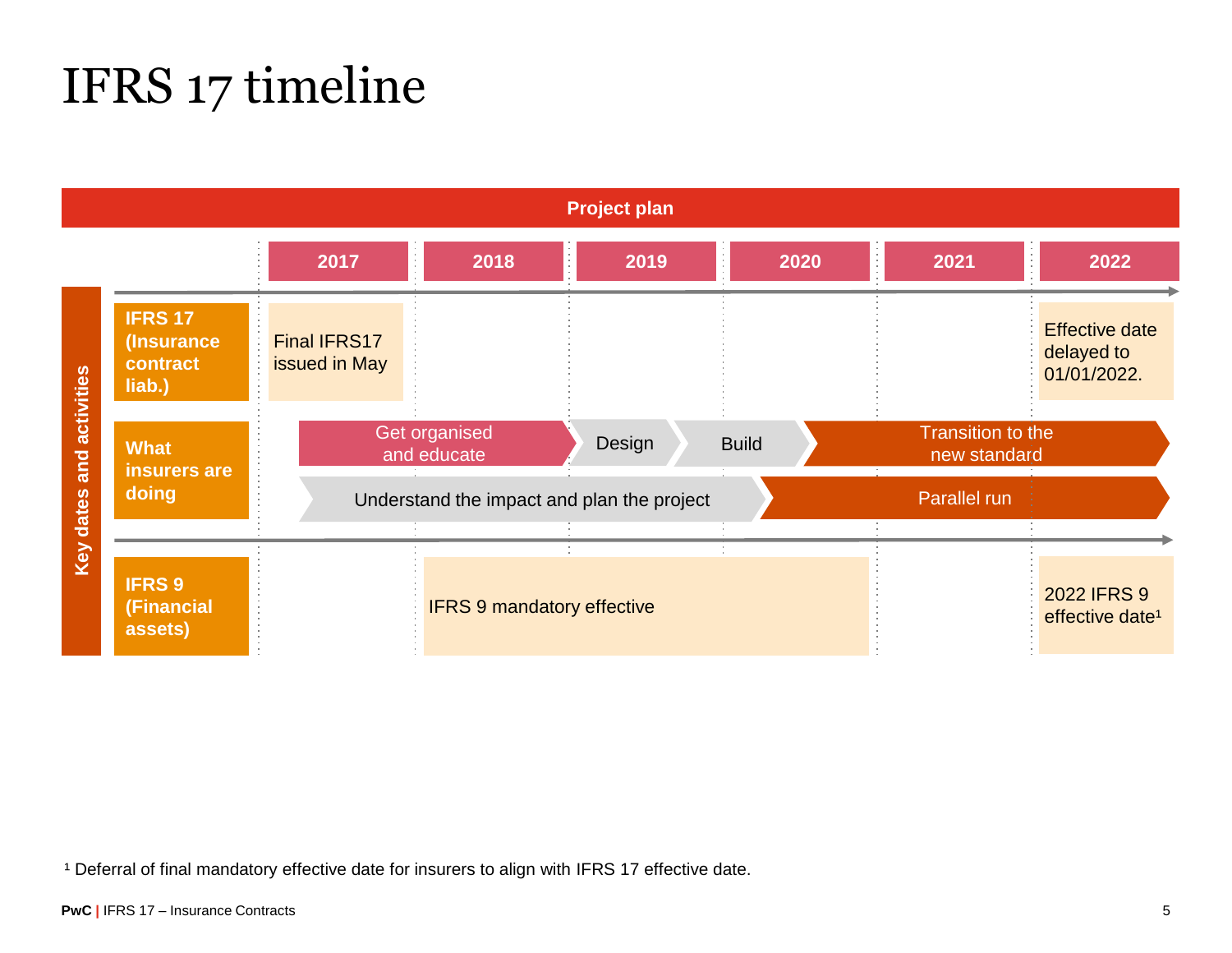

# Technical implications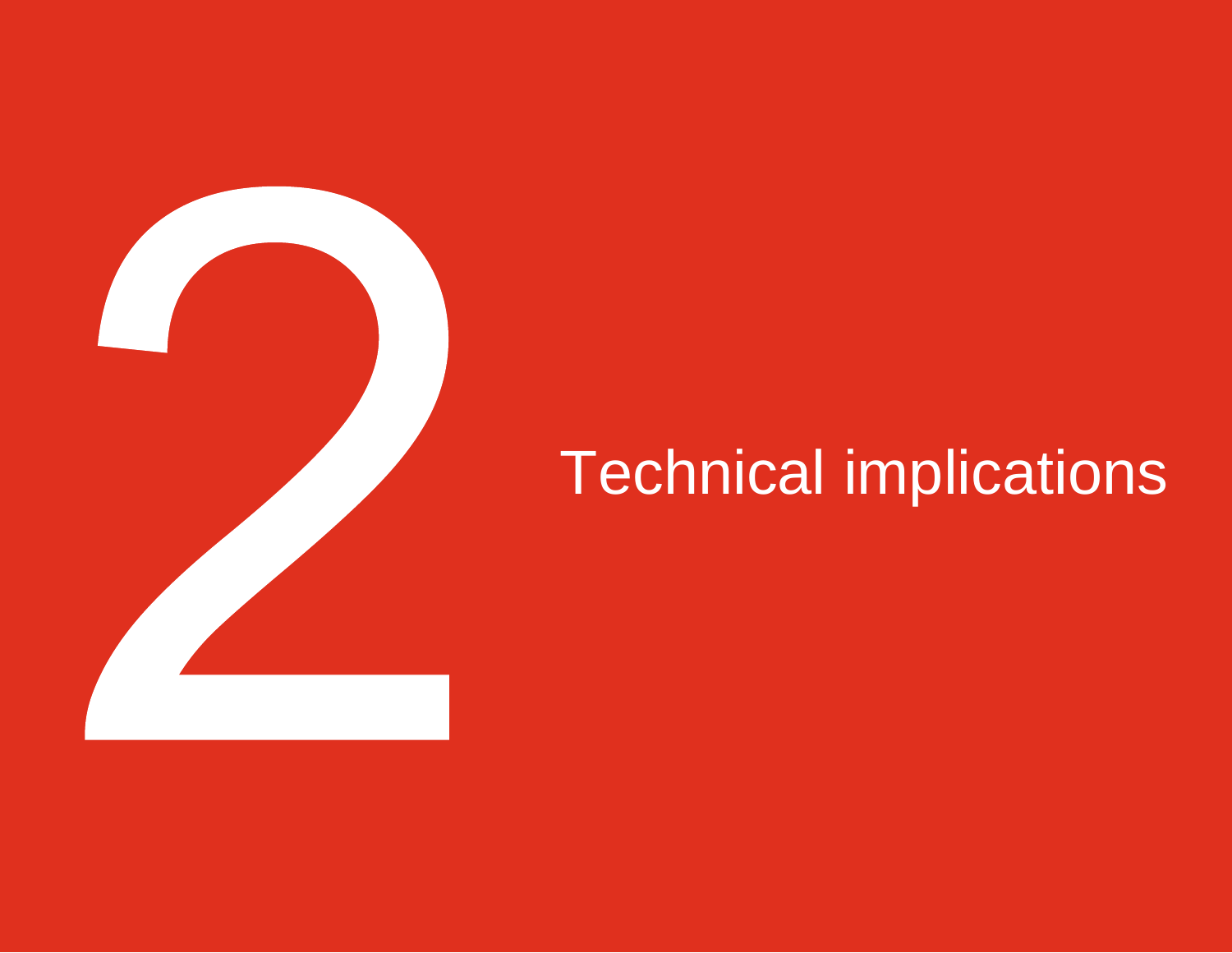### Insurance contracts accounting today

#### **Insurance liabilities measurement today**

#### **Insurance contract accounting today:**

- Use of old or outdated assumptions.
- Cash or deposits received presented as revenue (inconsistent with other industries).

or or ends

Only when the contract

• Profit is recognised in various ways.

**Immediately** 

insurance contract is

when

written



Over the duration of the contract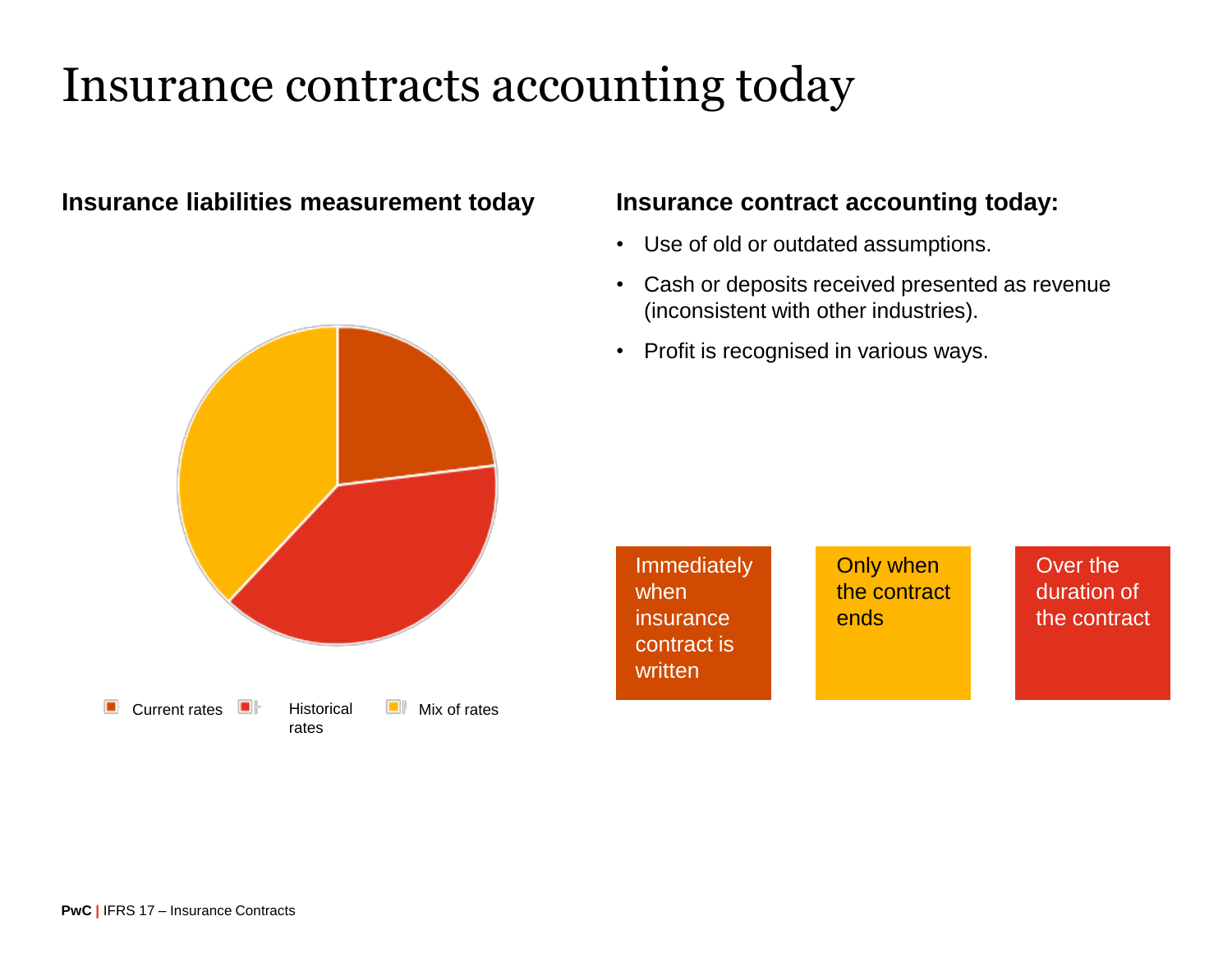### IFRS 17 – Key features

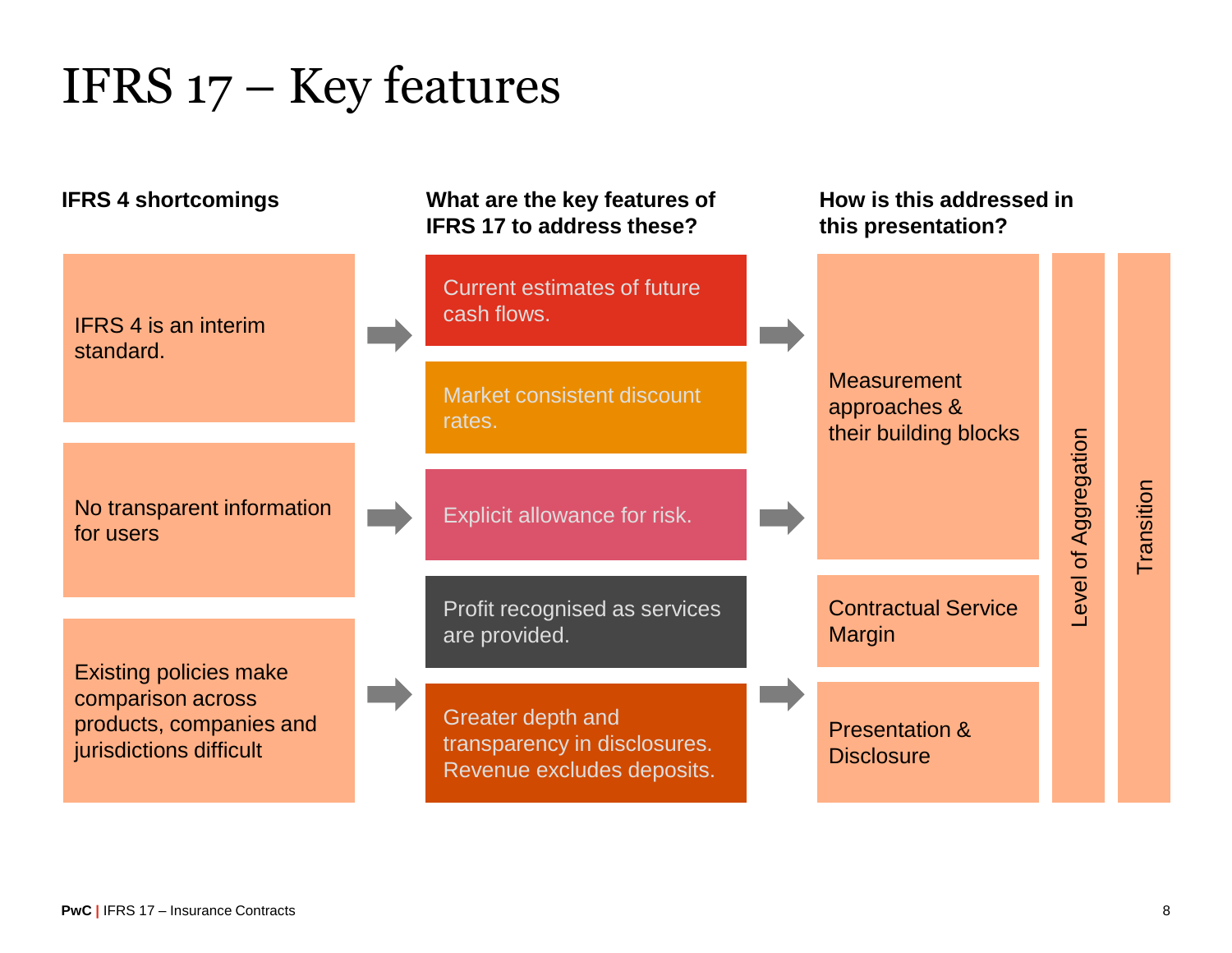## Overview of the measurement approaches

|                             | <b>General Approach (GA)</b>                                                                                                                              | <b>Premium Allocation</b><br><b>Approach (PAA)</b>                                                                                                       | <b>Variable Fee</b><br><b>Approach (VFA)</b>                                                                                       |
|-----------------------------|-----------------------------------------------------------------------------------------------------------------------------------------------------------|----------------------------------------------------------------------------------------------------------------------------------------------------------|------------------------------------------------------------------------------------------------------------------------------------|
| Why is it<br>needed?        | Default model for all<br>insurance contracts.                                                                                                             | To simplify for short term<br>contracts with little<br>variability.                                                                                      | To deal with participating<br><b>business</b> where payments<br>to policyholders are linked<br>to underlying items like<br>assets. |
| <b>Types of</b><br>contract | Long-term insurance,<br>protection business.<br>Annuities.<br>$\bullet$<br>Reinsurance written.<br>$\bullet$<br>Long-term general<br>insurance contracts. | General insurance,<br>$\bullet$ .<br>short term.<br>Short-term life and<br>$\bullet$<br>certain<br>group contracts.<br>Reinsurance written.<br>$\bullet$ | Unit-linked contracts.<br>Certain profit sharing<br>contracts.                                                                     |
| <b>Mandatory?</b>           | Mandatory                                                                                                                                                 | Optional                                                                                                                                                 | Mandatory                                                                                                                          |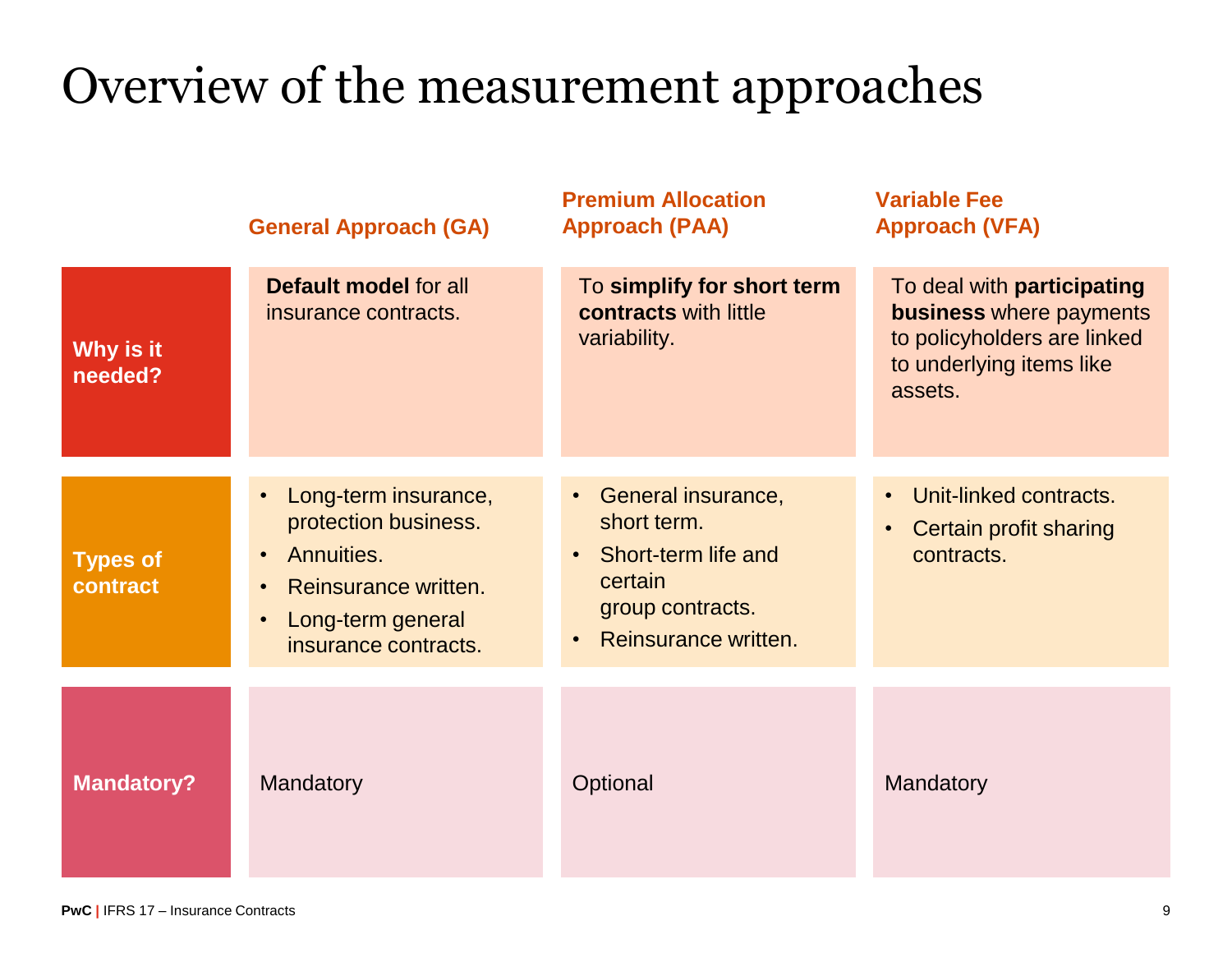## Granularity of reporting

**In contrast to current reporting contracts must be grouped into 'units of account'.**

subject to *"similar risks"* and are *"managed together"*…

divided into three subgroups according to profitability…

issued no more than one year apart

**Significant impact on modelling and data storage requirements** **Unit of account granularity can impact profit levels and increase volatility of profit**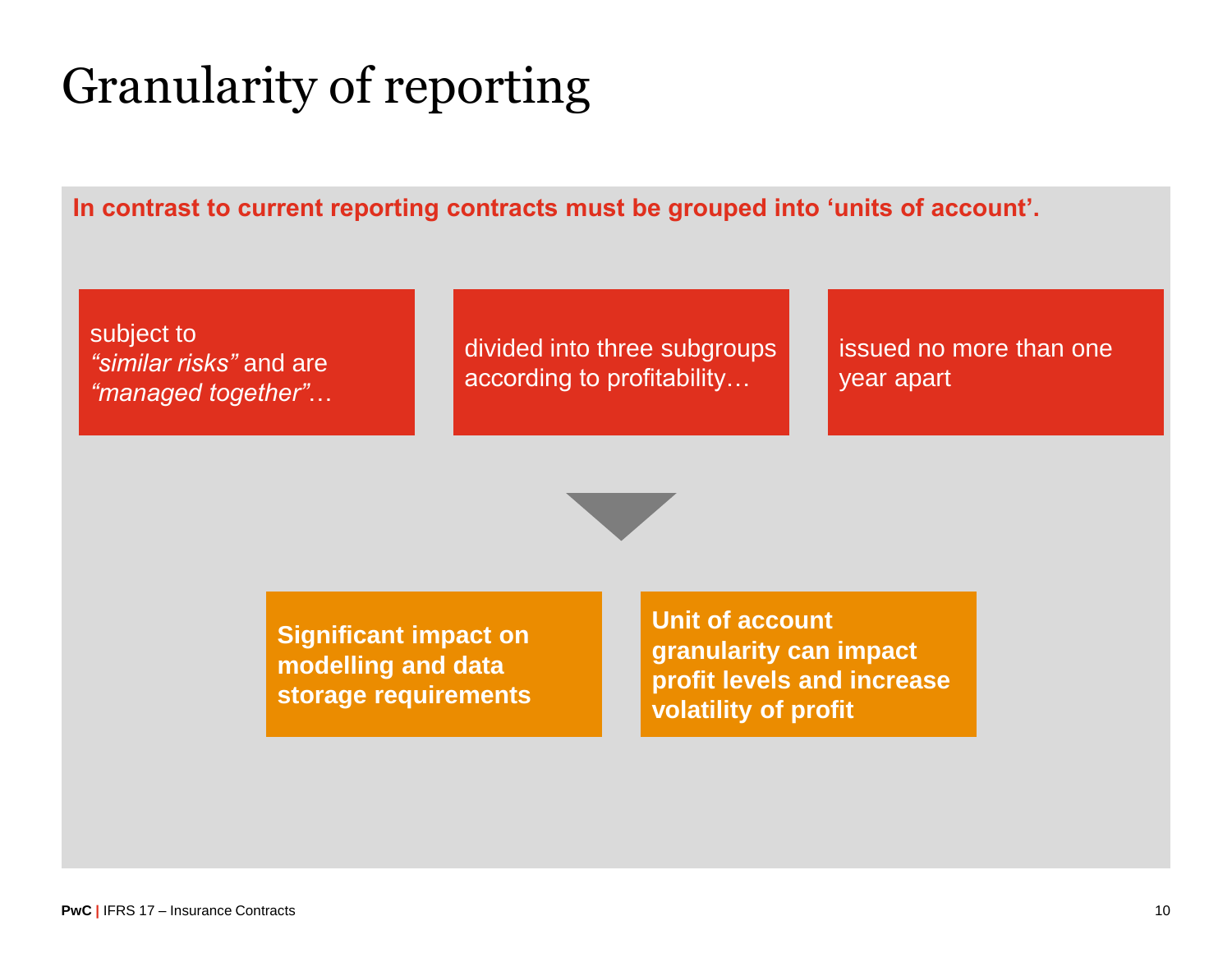## Level of aggregation – In practice

| <b>Impact / Decisions needed</b> |                                                               |                                           |                                                                                                                                                                                |  |
|----------------------------------|---------------------------------------------------------------|-------------------------------------------|--------------------------------------------------------------------------------------------------------------------------------------------------------------------------------|--|
| <b>Portfolio 1</b>               | <b>Onerous</b>                                                | <b>Portfolios:</b><br><b>Annual layer</b> |                                                                                                                                                                                |  |
|                                  | Profitable with no<br>significant risk of<br>becoming onerous | Annual layer                              | What is "similar risk"?<br>$\bullet$<br>What is "managed together"?                                                                                                            |  |
|                                  | Other profitable contracts                                    | <b>Annual layer</b>                       | <b>Profitability groups:</b><br>What is "profitable"?<br>$\bullet$                                                                                                             |  |
| <b>Portfolio 2</b>               | <b>Onerous</b>                                                | <b>Annual layer</b>                       | Consider the likelihood of changes in assumptions<br>and internal reporting.                                                                                                   |  |
|                                  | Profitable with no<br>significant risk of<br>becoming onerous | <b>Annual layer</b>                       | Note: If, using reasonable and supportable<br>$\bullet$<br>information about a set of contracts, the insurer can<br>determine that the set of contracts will either all be     |  |
|                                  | Other profitable contracts                                    | <b>Annual layer</b>                       | onerous or will contain no onerous contracts.<br><i>Note:</i> In grouping contracts under the PAA, an entity<br>$\bullet$<br>can assume that no contracts in the portfolio are |  |
| <b>Portfolio 3</b>               | <b>Onerous</b>                                                | <b>Annual layer</b>                       | onerous, unless facts and circumstances indicate<br>otherwise                                                                                                                  |  |
|                                  | Profitable with no                                            |                                           |                                                                                                                                                                                |  |
|                                  | significant risk of<br>becoming onerous                       | <b>Annual layer</b>                       | <b>Annual layers:</b><br>Shorter intervals possible.                                                                                                                           |  |
|                                  | Other profitable contracts                                    | <b>Annual layer</b>                       | Long term business: significant impact.<br>$\bullet$                                                                                                                           |  |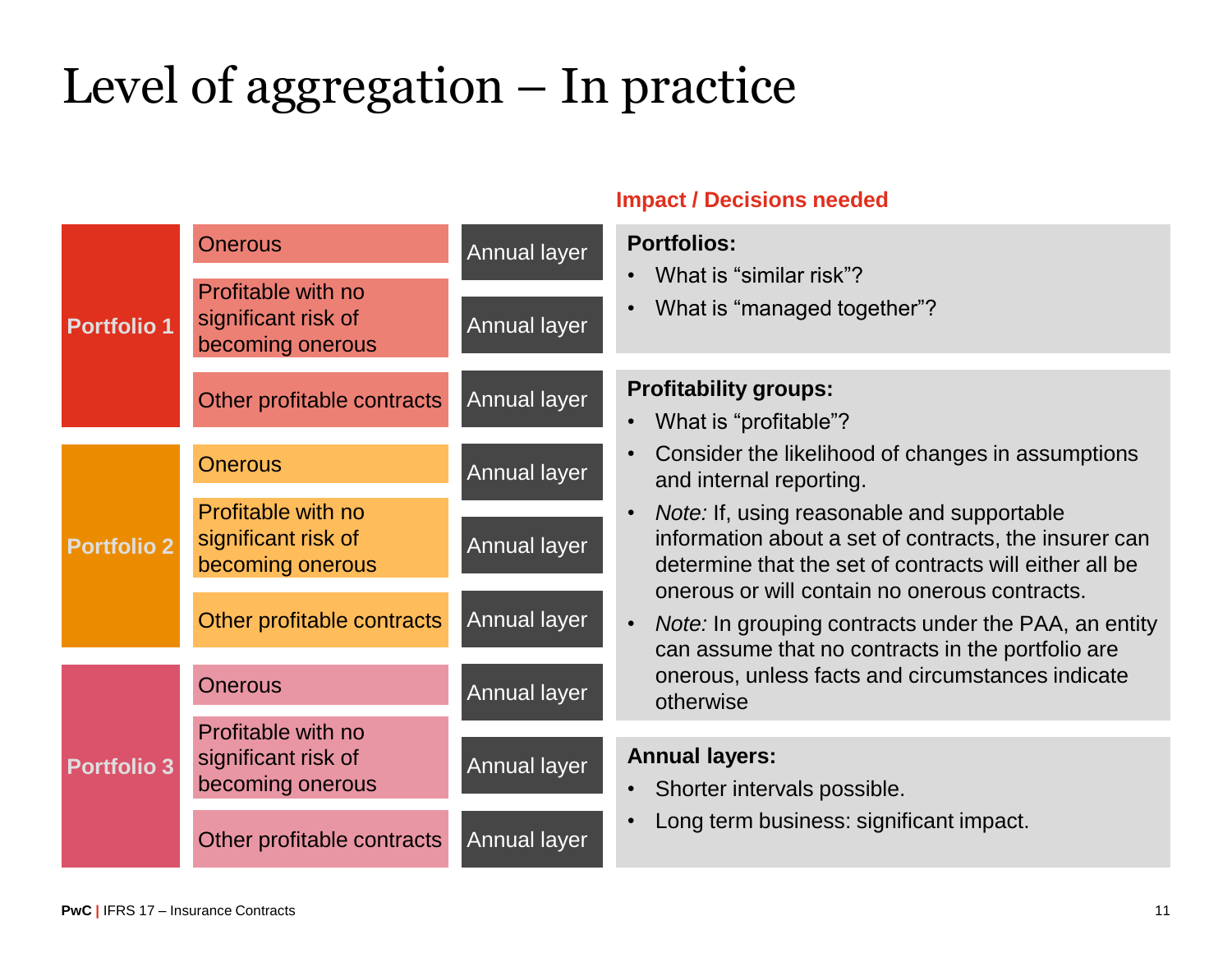### Level of aggregation – Number of groups going forward



\* It is assumed that the portfolio 2 does not include onerous contracts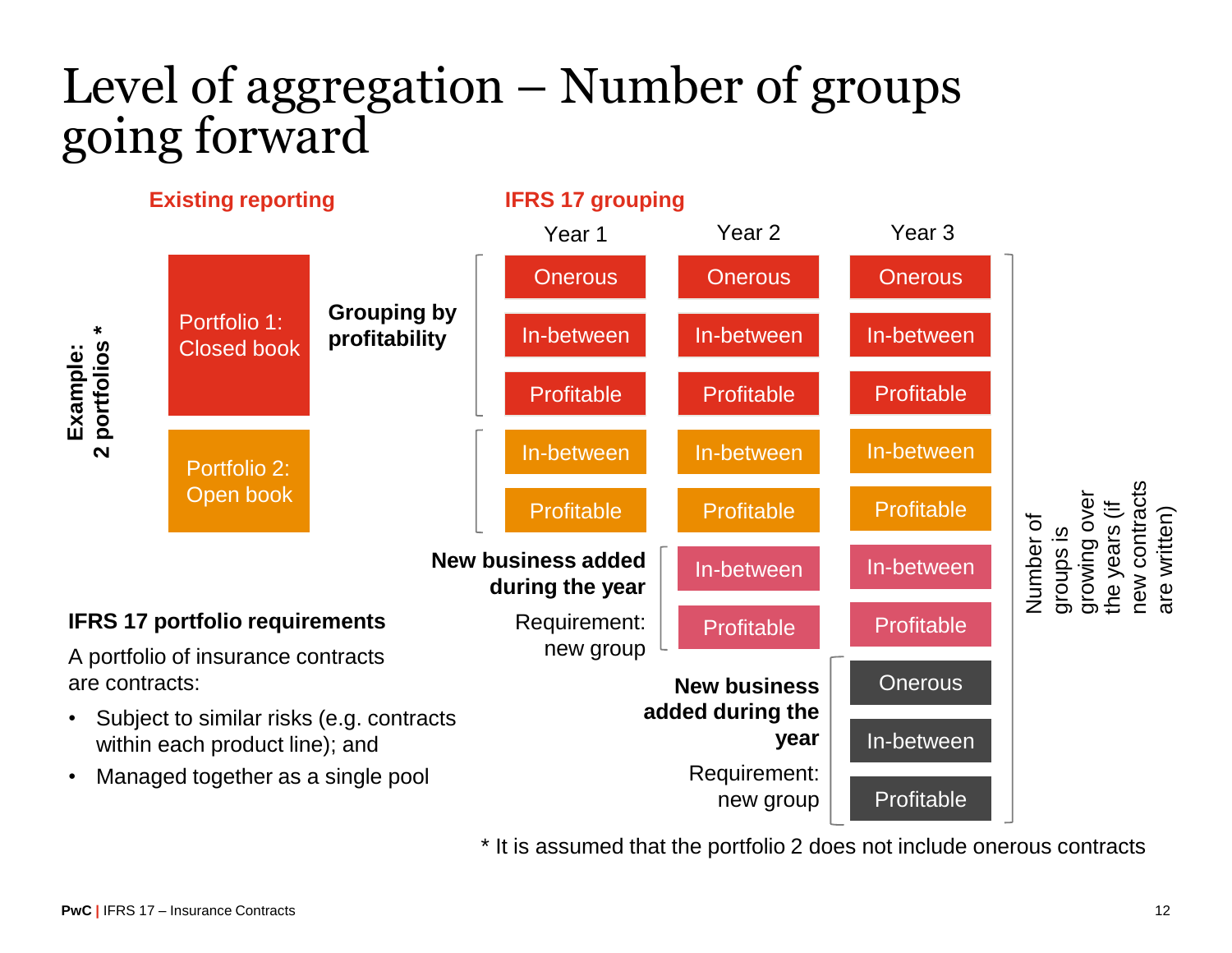## Transition

#### **What is transition?**

• Transition is the mechanism by which contracts measured using the IFRS 4 standard 'move' to a measurement on an IFRS 17 basis.

#### **Why is it important?**

- It is aimed at, amongst others, determining the size of the CSM for the existing business at the date when the Standard is implemented.
- The magnitude of the CSM is important because:
- (i) it dictates the amount of revenue and hence profit that will be reported in future; and
- (ii) it enables comparisons to be made between business sold after the Standard has been implemented with that sold beforehand.

#### **Who does it affect?**

- In theory everyone as it is a requirement of the IFRS 17 Standard, but particularly those with long multi-year business where significant profit might remain.
- Even companies who only write short-term contracts (i.e. most General Insurers) will still be affected because all companies need to produce comparative period results when first implementing the Standard.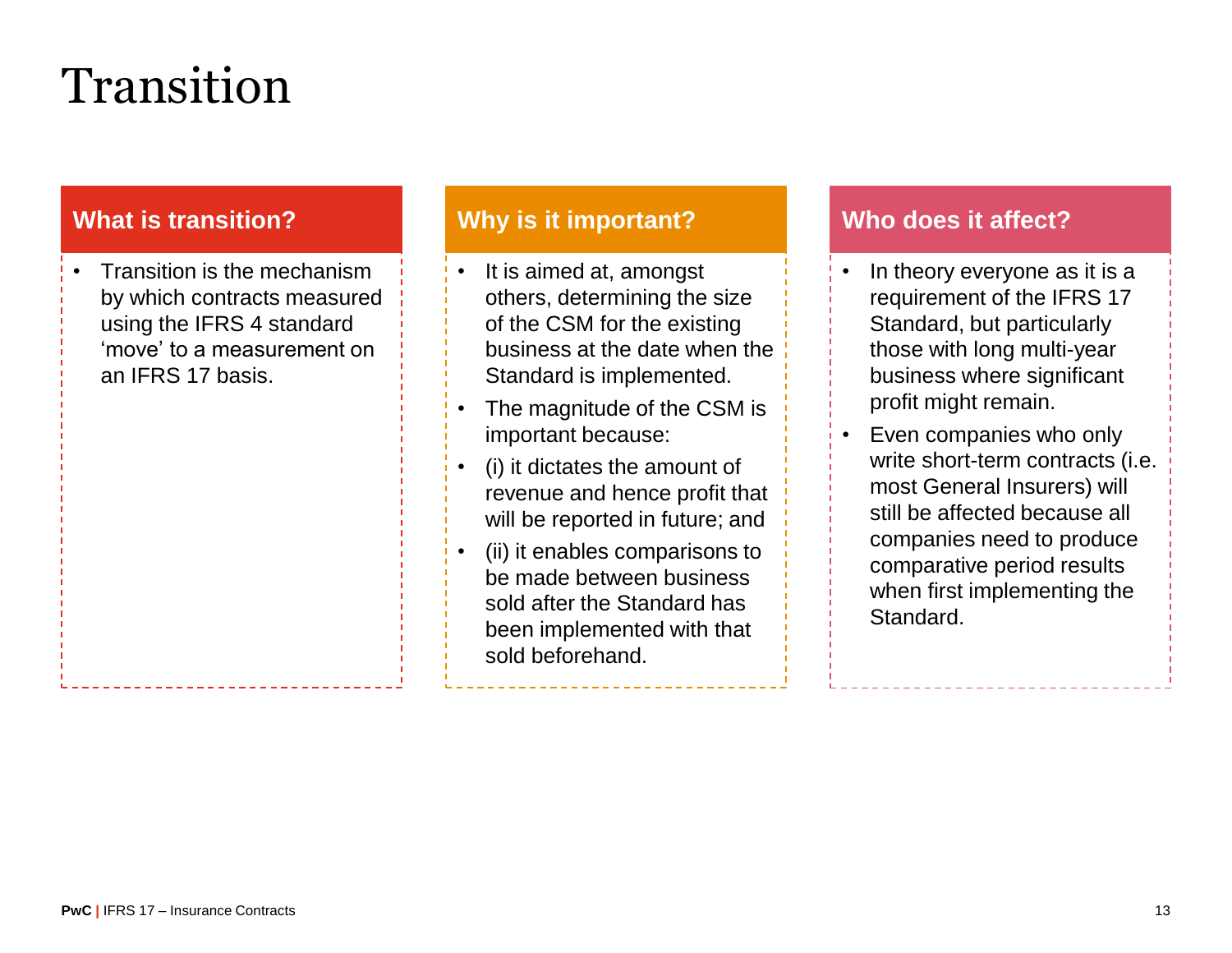### Transition

Need to assess the current CSM for business written before the implementation of IFRS17. **The three permitted approaches to assessing the 'future profits' on existing business**

#### **Full retrospective**

- Have to apply this approach where it is not 'impracticable' for a group of contracts.
- Very extensive data requirements – requires day 1 data and assumptions and full history to date of transition.
- How to define 'impractical'?

**'Modified' retrospective**

• Retrospective with prescribed simplifications relating to: BEL, risk adjustment, discount rate, unit of account.

- Modifications can be applied on a piecemeal basis (e.g. where only one aspect can't be obtained).
- **Option** between modified and fair value approaches.

#### **Fair value**

- Comparison of 'IFRS17 fulfilment value' to 'fair value'.
- How is the fair value derived?
- Differing views of fair value will result in different future profits and current levels of shareholder equity.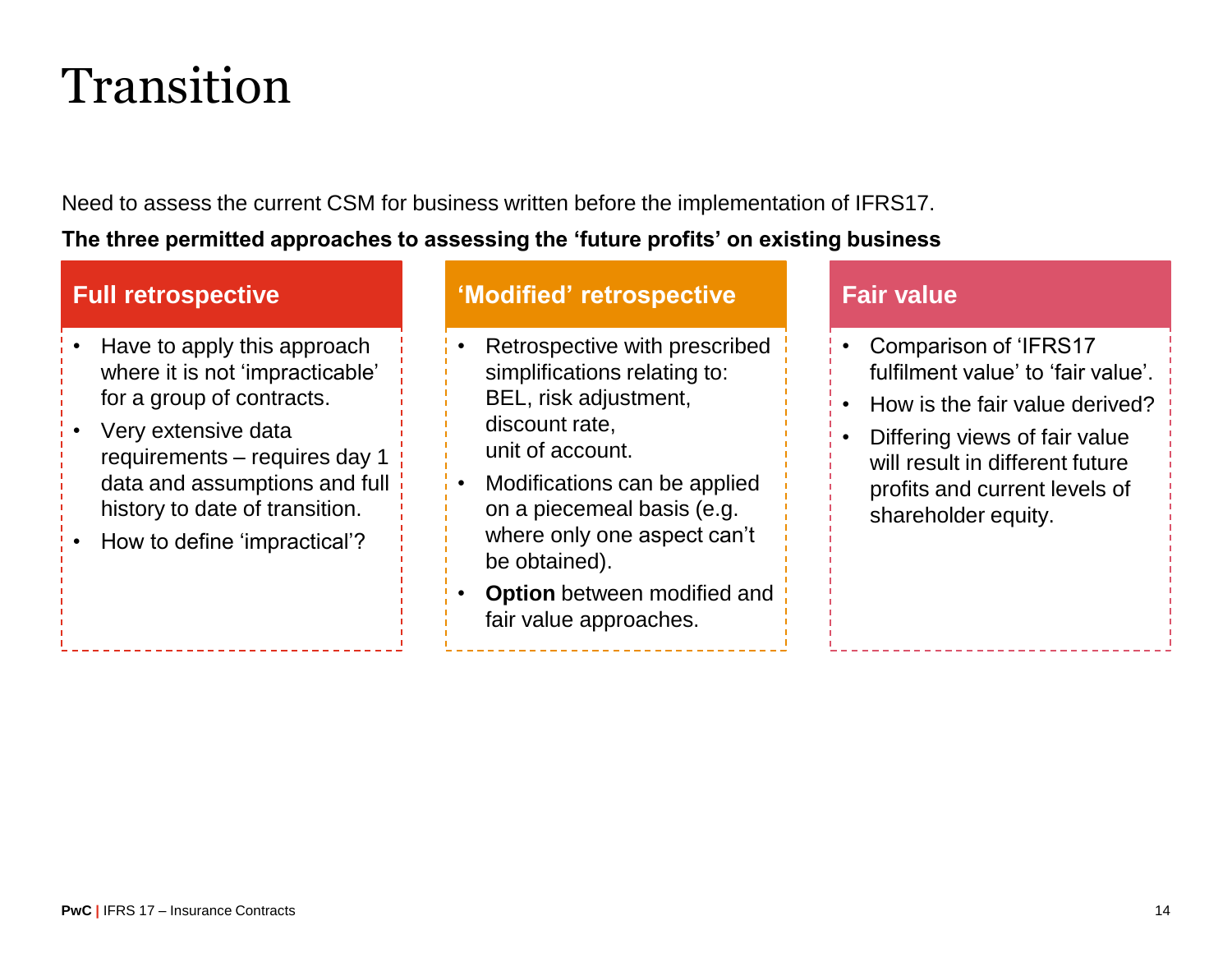### Transition – Timeline for financial reporting

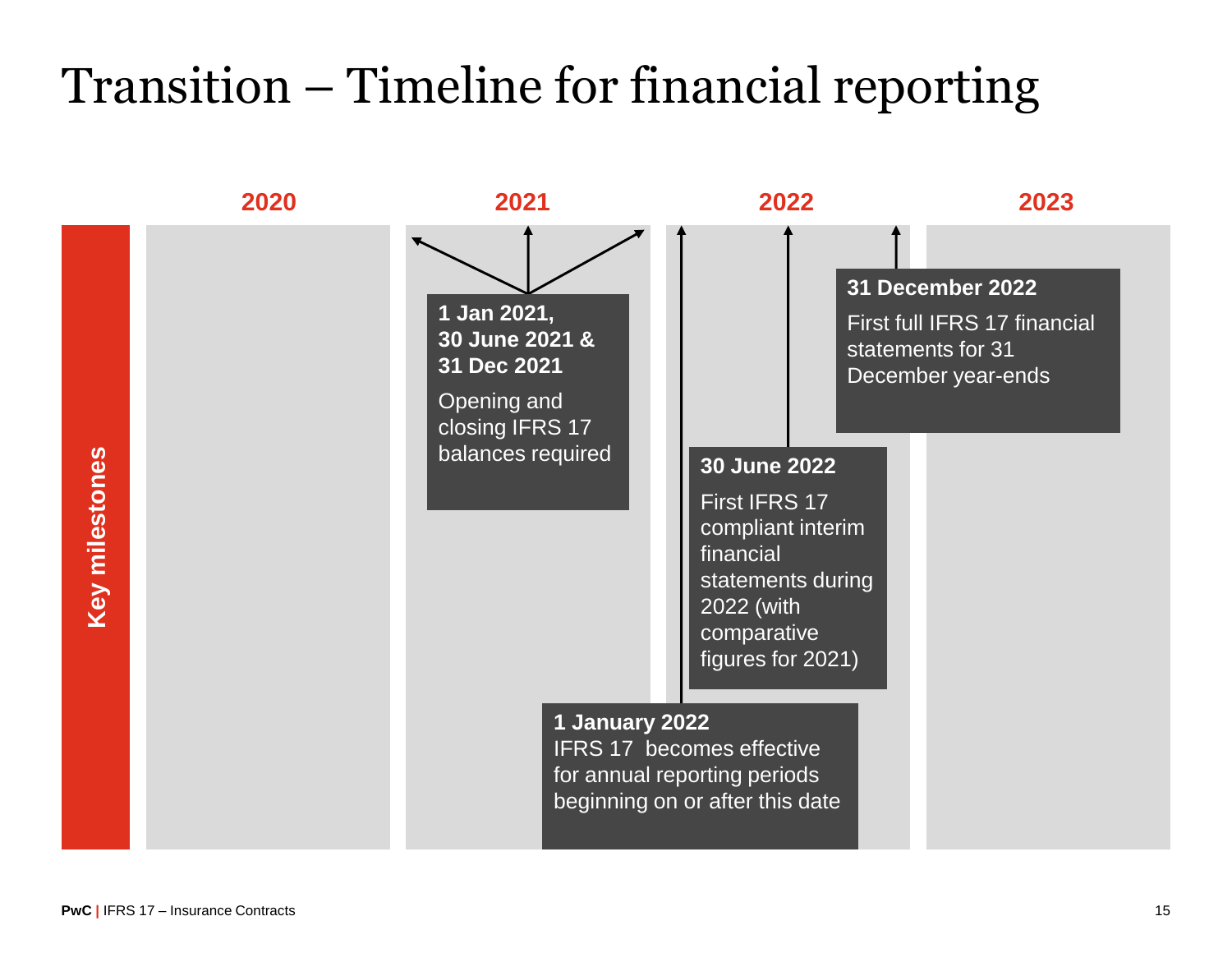## Things to consider

#### **Cheat sheet**

- Under IFRS 17 There are no day 1 profits. Losses on onerous contracts are however recorded immediately.
- Profits on establishment of contracts will be recorded as the Contractual Service Margin (CSM), almost akin to deferred profits.
- CSM adjusted until the liability is settled and profits will be recognised over that period.
- Emergence of profits is expected to be smoother and less erratic.
- Categorisation and measurement of insurance contracts is done in groupings by risk and issue date (no more than a year apart). This will impact data storage and processing capacity requirements.
- Transition requirements can be very onerous.
- Impact on regulatory ratios previously recognised profits may be recycled to the CSM on day one. Capital available may decrease.
- Impact on taxation Amounts in retained earnings already taxed. These will be recognised again as CSM is released as profits. Will this be taxed again?
- Stakeholder education and impact. Consider profits, dividends, regulators, analysts etc.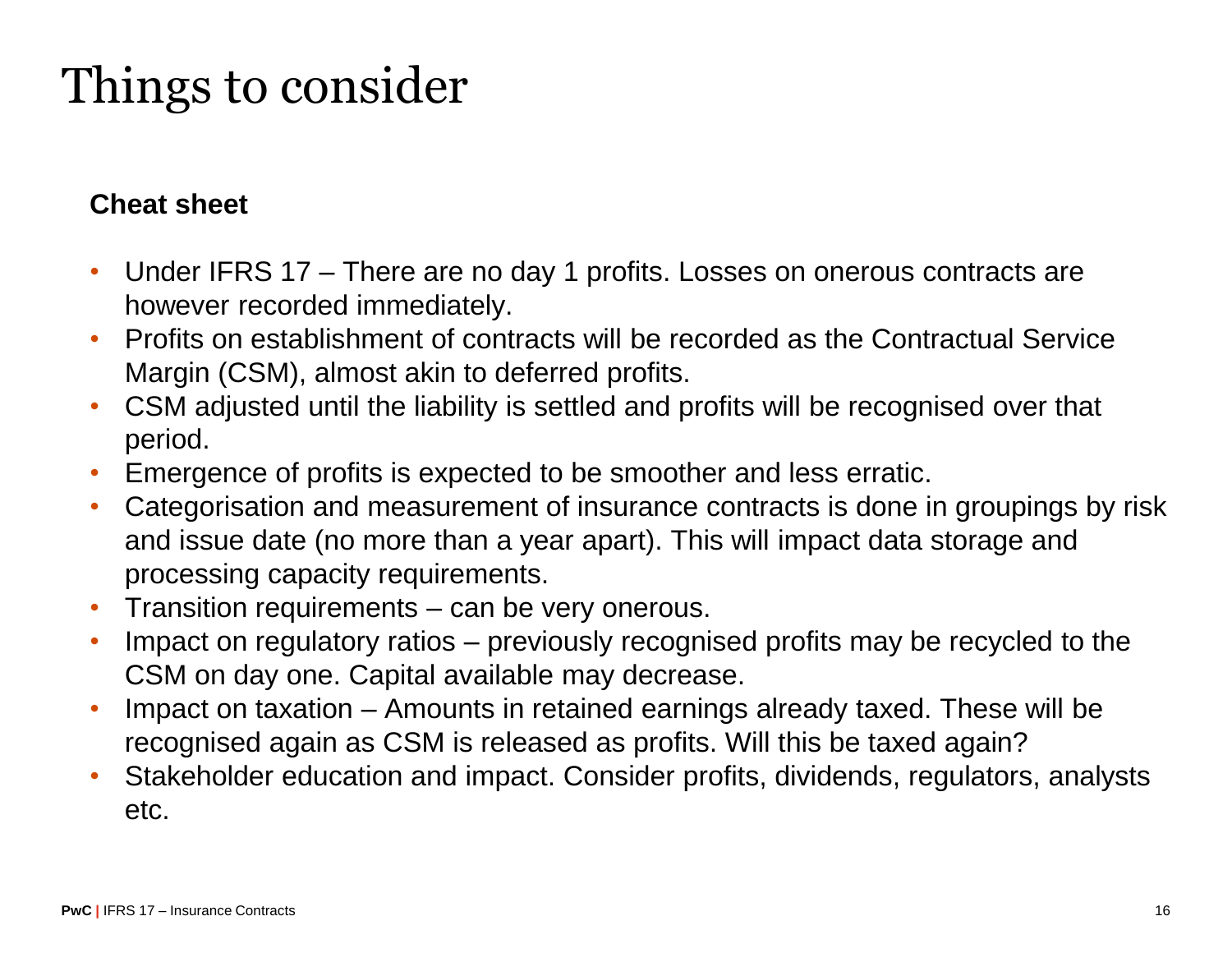

# **Operational** implications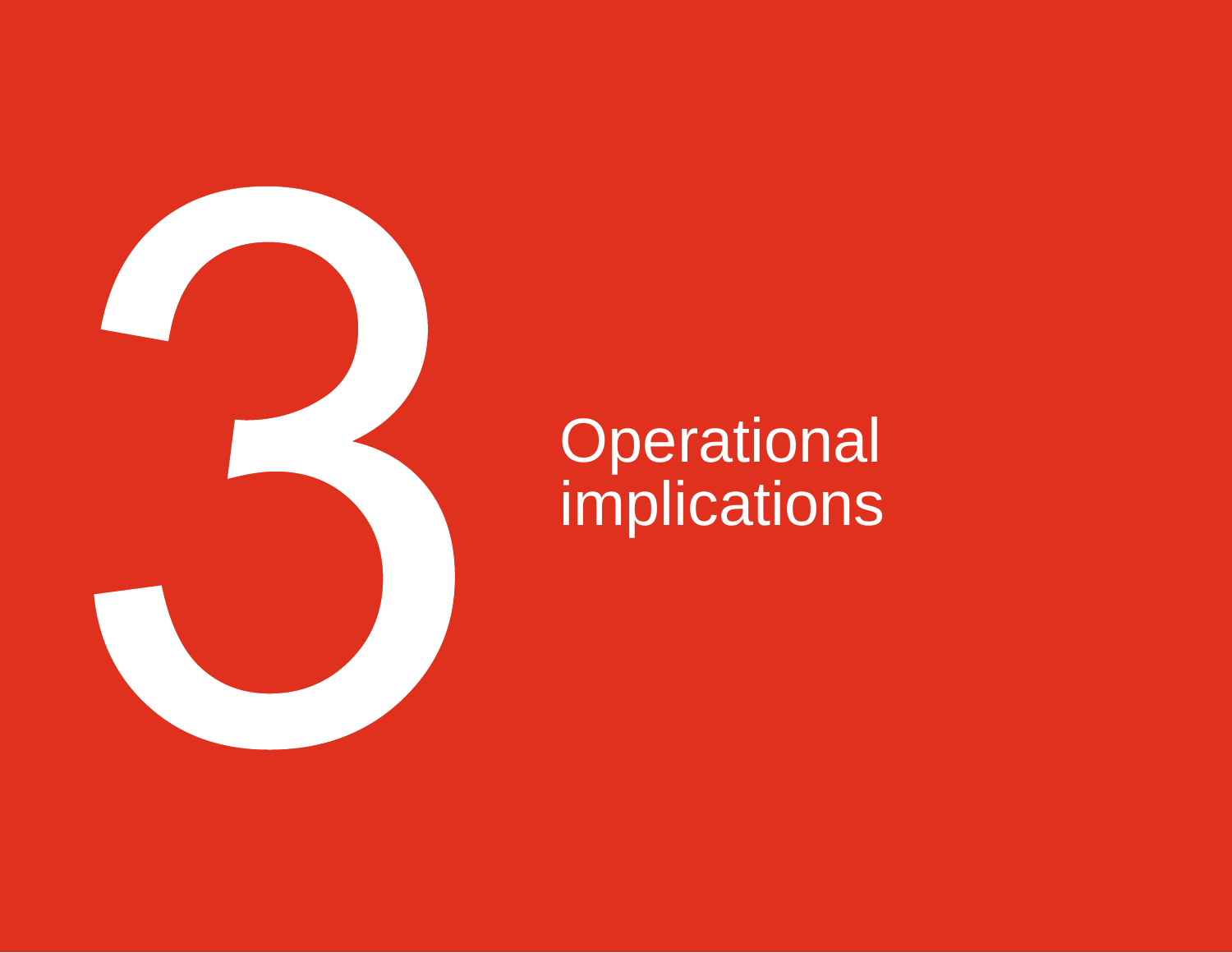### Potential approaches to implementing IFRS 17 differ depending on ambition level and desired target state

#### **Path A – Basic compliance**

**Approach:** Aim to identify and implement pragmatic solutions to ensure compliance across the region by leveraging or extending existing capabilities with minimum investment of time and resources. **Outcome:** Lowest cost, low risk program to deliver auditable IFRS financial statements and footnotes supported by new processes and controls and a Contract Service Margin ('CSM') solution.

### **Path B – Compliance plus**

**Approach:** Aim to make targeted investments beyond those needed to achieve basic compliance only on a 'no regrets', cost efficient basis in which tangible benefits can be achieved with only minimal increase in overall delivery risk.

**Outcome:** Low risk, cost efficient program delivering auditable IFRS financial statements and footnotes while also delivering targeted efficiency improvements in the overall financial reporting cycle.

#### **Path C – Finance and actuarial modernisation**

**Approach:** Use IFRS17 as an opportunity to modernise and optimise the finance function by standardising and streamlining end-to-end finance processes and applications with a focus on adding value back to the business. Embracing new technologies, such as workflow management, analytics, cloud and robotics, will be necessary

**Outcome: IFRS compliance and a future proof, technology** enabled financial reporting function driving business insights and value through the use of data visualisation and advanced analytics





**Costs and delivery risk**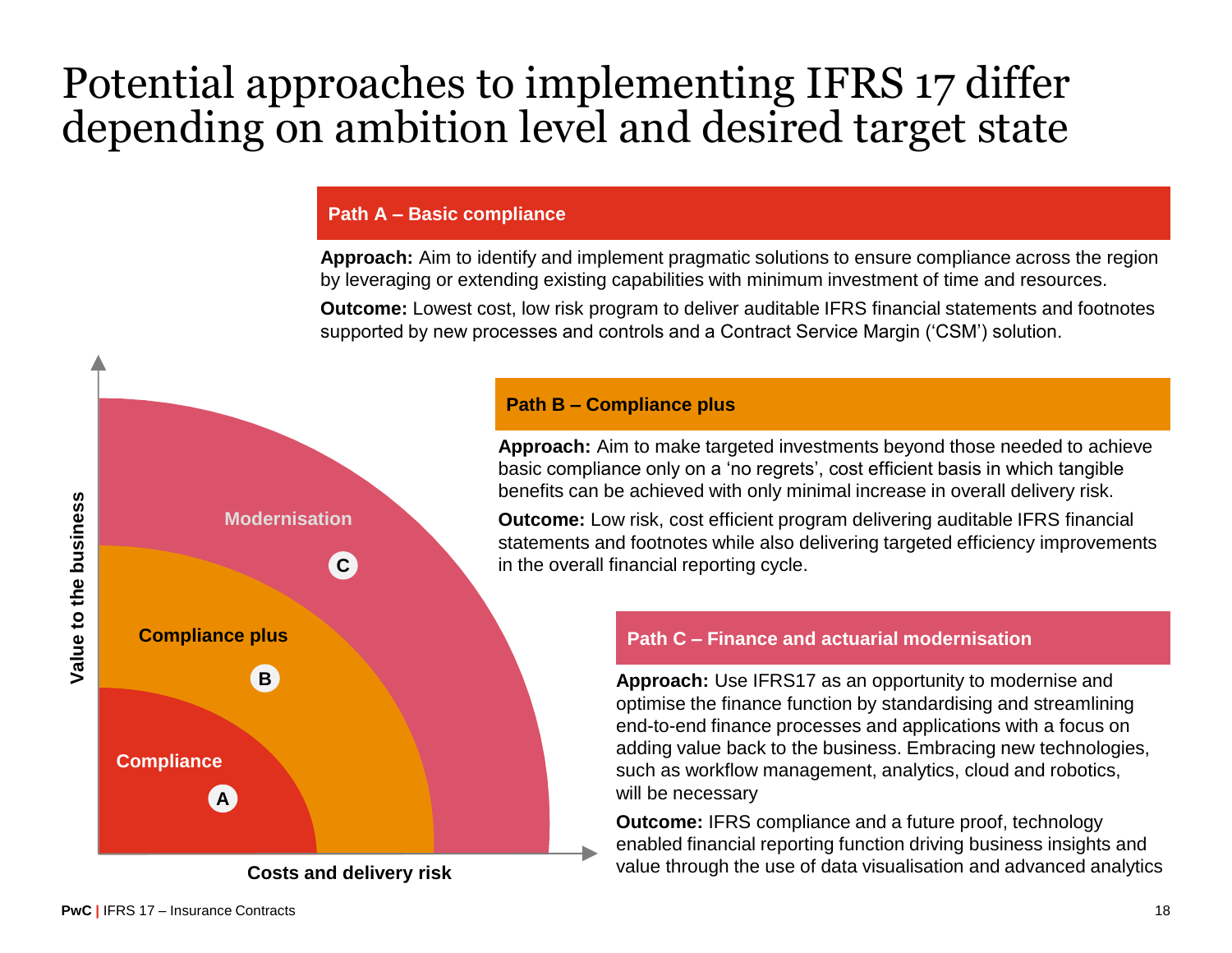### What might change under IFRS 17? Significant financial and operational changes

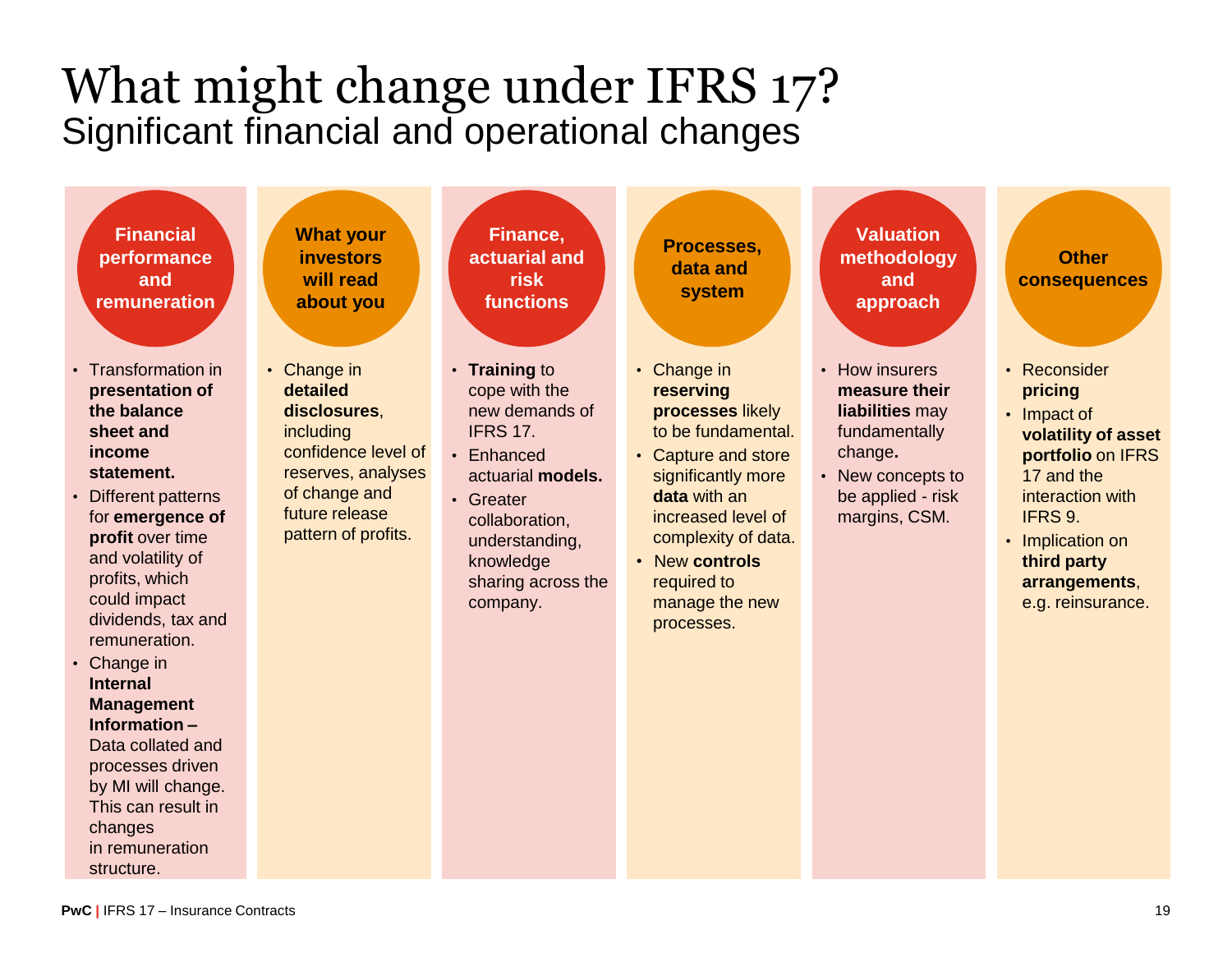## Practical impact on your business

Some of your staff will need new skillsets to accommodate the changes of moving to IFRS 17

- You will need people across all functions – especially **IT, Actuarial and Finance** – to learn about and understand the full requirements of IFRS 17 on their and other areas of specialism.
- Your **IT specialists, actuaries and accountants** will need to learn and work together to produce new systems architecture and processes and ensure data capture and storage is adapted appropriately.
- Your **Actuarial and Finance teams** will need to learn about and understand the financial reporting and disclosure process in order to support the Finance team in meeting the new requirements.
- Your **reporting, planning and MI**  staff will need to learn about and understand the reserving/capital processes to ensure they meet their new reporting needs.

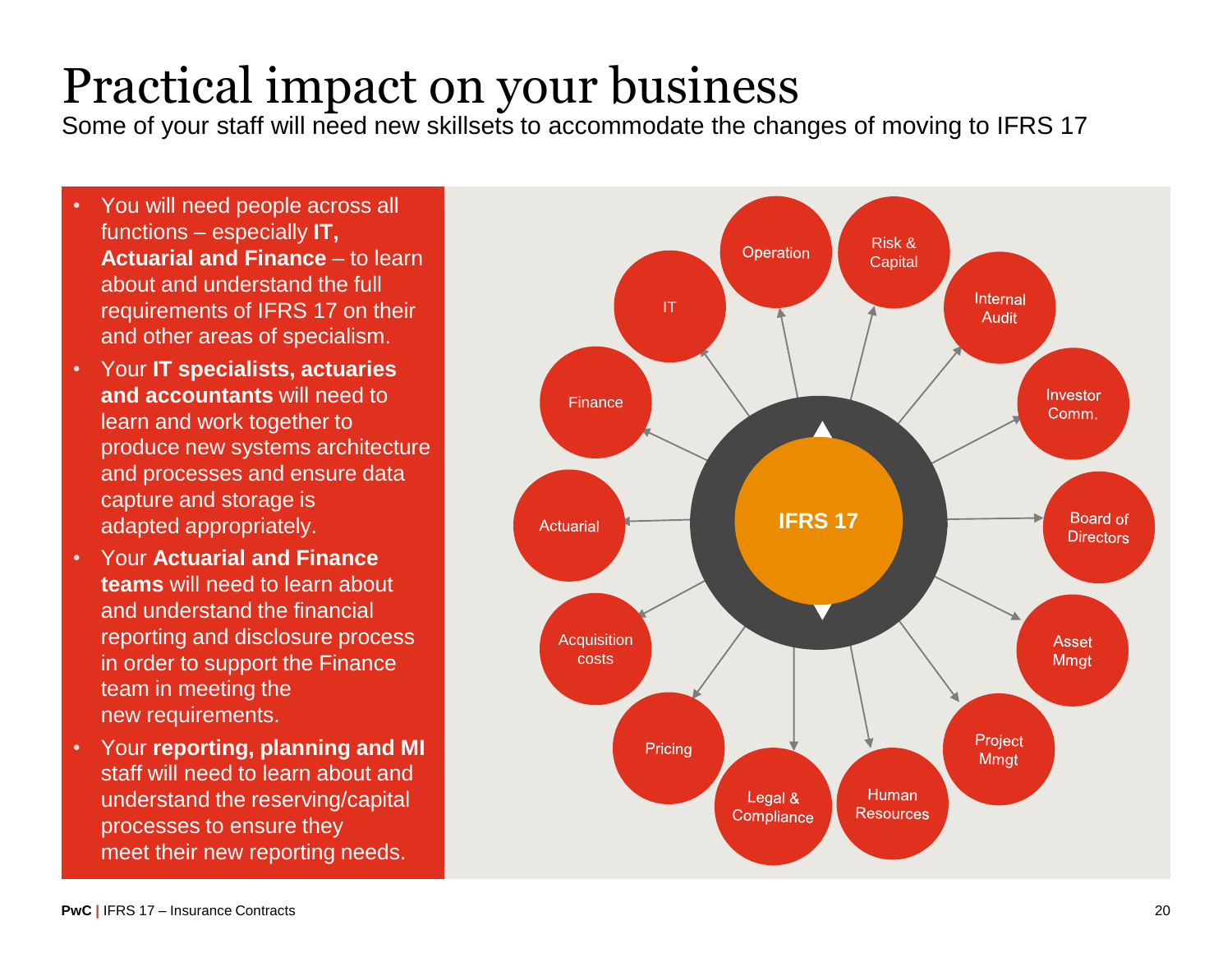

# Market insight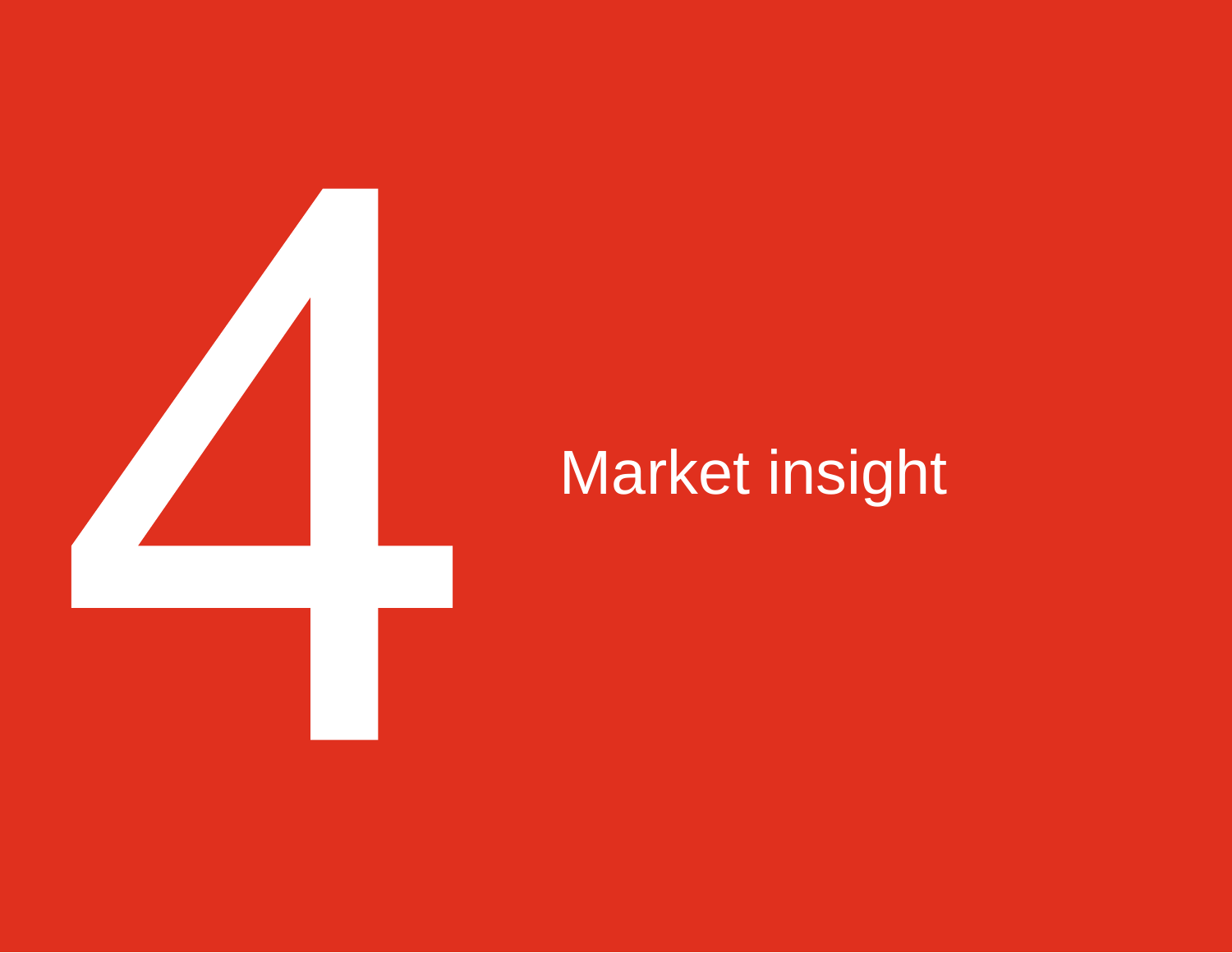### Market insight Status of market progression

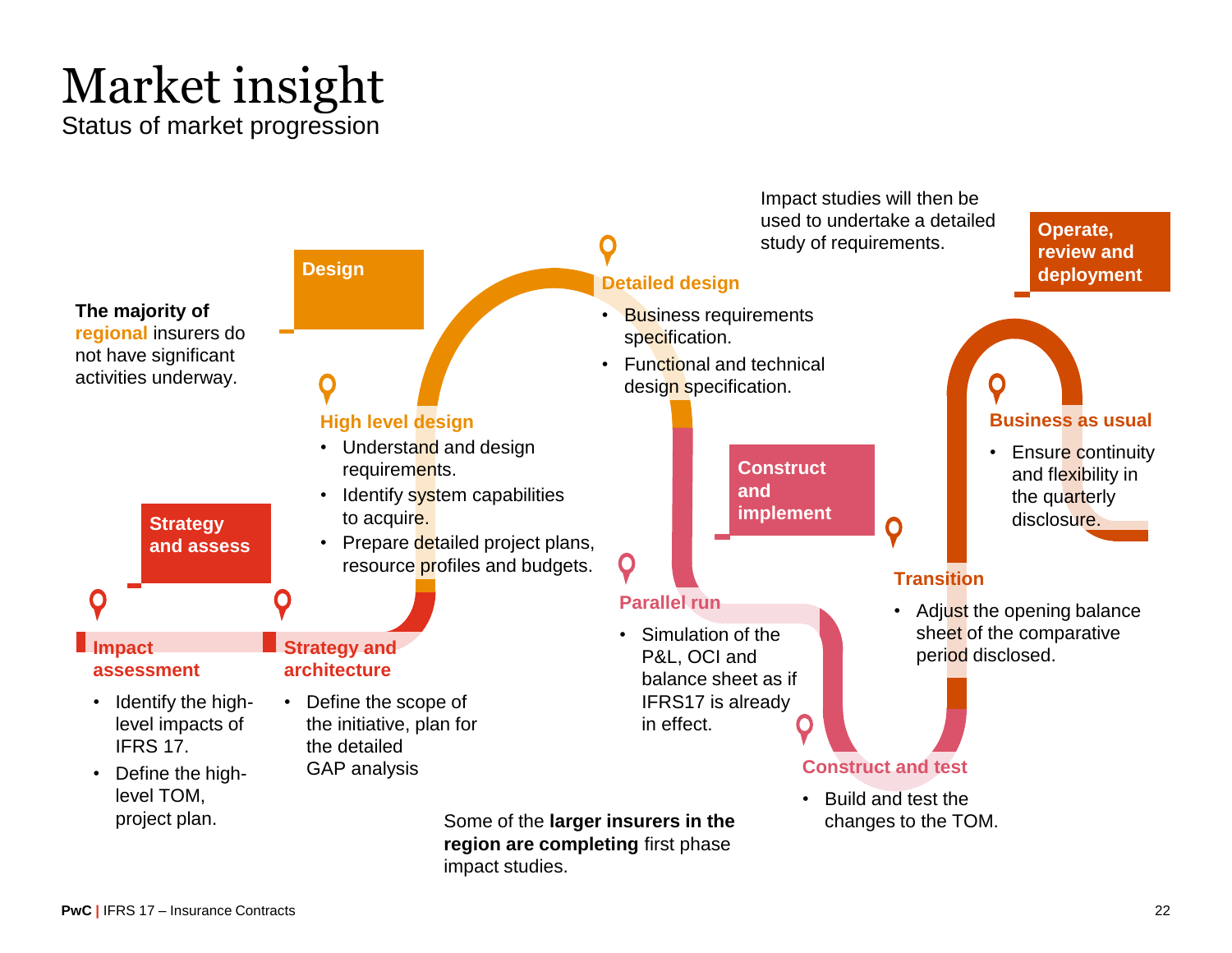### Market insight Challenges already identified

#### **Financial and operational implications of adoption will vary by insurer and operations within.**

Areas *already* identified by insurers who have begun the process include the following:

- Length of implementation project required.
- Challenges to year end reporting timetables.
- Data collection and storage.
- System implications across wider Group and local function.
- Lack of knowledge and lack of certainty over interpretation.
- Resource planning.
- Other areas of the business may be impacted such as product design, remuneration policies and business planning.
- Managing market expectations before and after adoption will be crucial.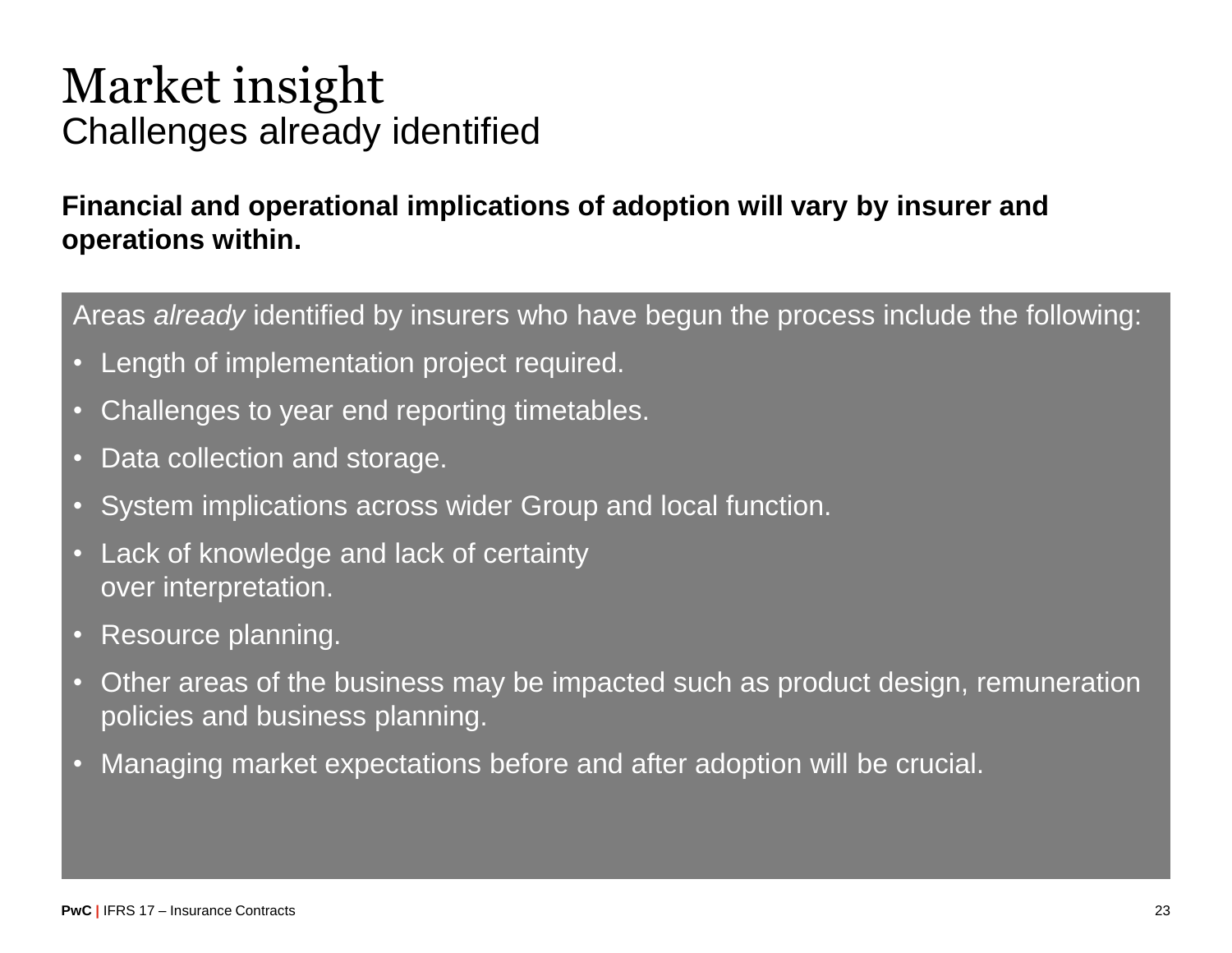## Adopting Significant Accounting standards

#### **Lessons learned**

- **1. Start early**
- **2. Plan for data challenges**
- **3. Education for those charged with governance**
- **4. Get representatives from different departments involved**
- **5. Take ownership**
- **6. Implement internal controls for permanent change**